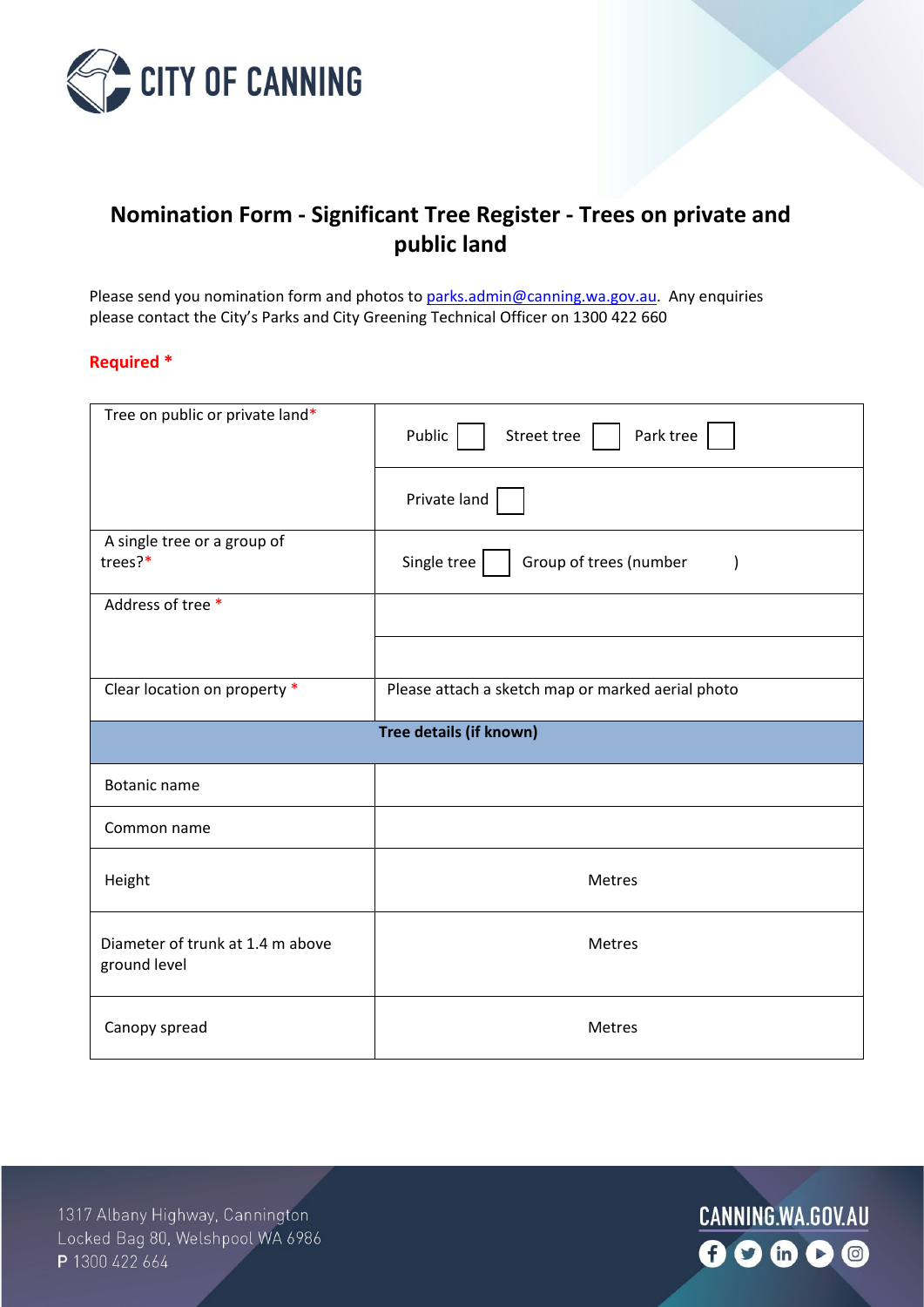| Reason for tree nomination * Refer to page 3 for criteria (Please attach a separate sheet if required)                                                                                       |                                                                             |           |  |  |
|----------------------------------------------------------------------------------------------------------------------------------------------------------------------------------------------|-----------------------------------------------------------------------------|-----------|--|--|
|                                                                                                                                                                                              |                                                                             |           |  |  |
|                                                                                                                                                                                              |                                                                             |           |  |  |
|                                                                                                                                                                                              |                                                                             |           |  |  |
|                                                                                                                                                                                              |                                                                             |           |  |  |
|                                                                                                                                                                                              |                                                                             |           |  |  |
|                                                                                                                                                                                              |                                                                             |           |  |  |
|                                                                                                                                                                                              |                                                                             |           |  |  |
|                                                                                                                                                                                              |                                                                             |           |  |  |
|                                                                                                                                                                                              |                                                                             |           |  |  |
| Photo(s) attached<br>(2MB to 4MB each) *                                                                                                                                                     | <b>YES</b>                                                                  |           |  |  |
|                                                                                                                                                                                              | <b>Nominator's Details</b>                                                  |           |  |  |
| Name*                                                                                                                                                                                        |                                                                             |           |  |  |
| Address *                                                                                                                                                                                    |                                                                             |           |  |  |
|                                                                                                                                                                                              |                                                                             |           |  |  |
| Phone number*                                                                                                                                                                                |                                                                             |           |  |  |
| Email address *                                                                                                                                                                              |                                                                             |           |  |  |
|                                                                                                                                                                                              |                                                                             |           |  |  |
| Nominator's                                                                                                                                                                                  |                                                                             |           |  |  |
| signature*<br>If the tree is on private                                                                                                                                                      |                                                                             |           |  |  |
| land are you the                                                                                                                                                                             | <b>YES</b>                                                                  | <b>NO</b> |  |  |
| property owner? *                                                                                                                                                                            |                                                                             |           |  |  |
| <b>Landowner's Support</b>                                                                                                                                                                   |                                                                             |           |  |  |
|                                                                                                                                                                                              |                                                                             |           |  |  |
|                                                                                                                                                                                              | BEFORE SIGNING PLEASE READ THE 'IMPORTANT INFORMATION FOR LANDOWNERS' SHEFT |           |  |  |
|                                                                                                                                                                                              |                                                                             |           |  |  |
| Please note - All landowners' signatures are required in support of a nomination.<br>I have read the 'Important Information for Landowners' sheet and I support the nomination of the tree/s |                                                                             |           |  |  |
| described on this form to be included in the City's Significant Tree Register.                                                                                                               |                                                                             |           |  |  |
| Please attach additional contact details and signatures if there are more owners.                                                                                                            |                                                                             |           |  |  |
|                                                                                                                                                                                              |                                                                             |           |  |  |
| <b>OWNER 1 Name</b>                                                                                                                                                                          |                                                                             |           |  |  |
| Phone number                                                                                                                                                                                 |                                                                             |           |  |  |
|                                                                                                                                                                                              |                                                                             |           |  |  |
| Email address                                                                                                                                                                                |                                                                             |           |  |  |
| Signature                                                                                                                                                                                    |                                                                             |           |  |  |
|                                                                                                                                                                                              |                                                                             |           |  |  |

1317 Albany Highway, Cannington Locked Bag 80, Welshpool WA 6986 P 1300 422 664